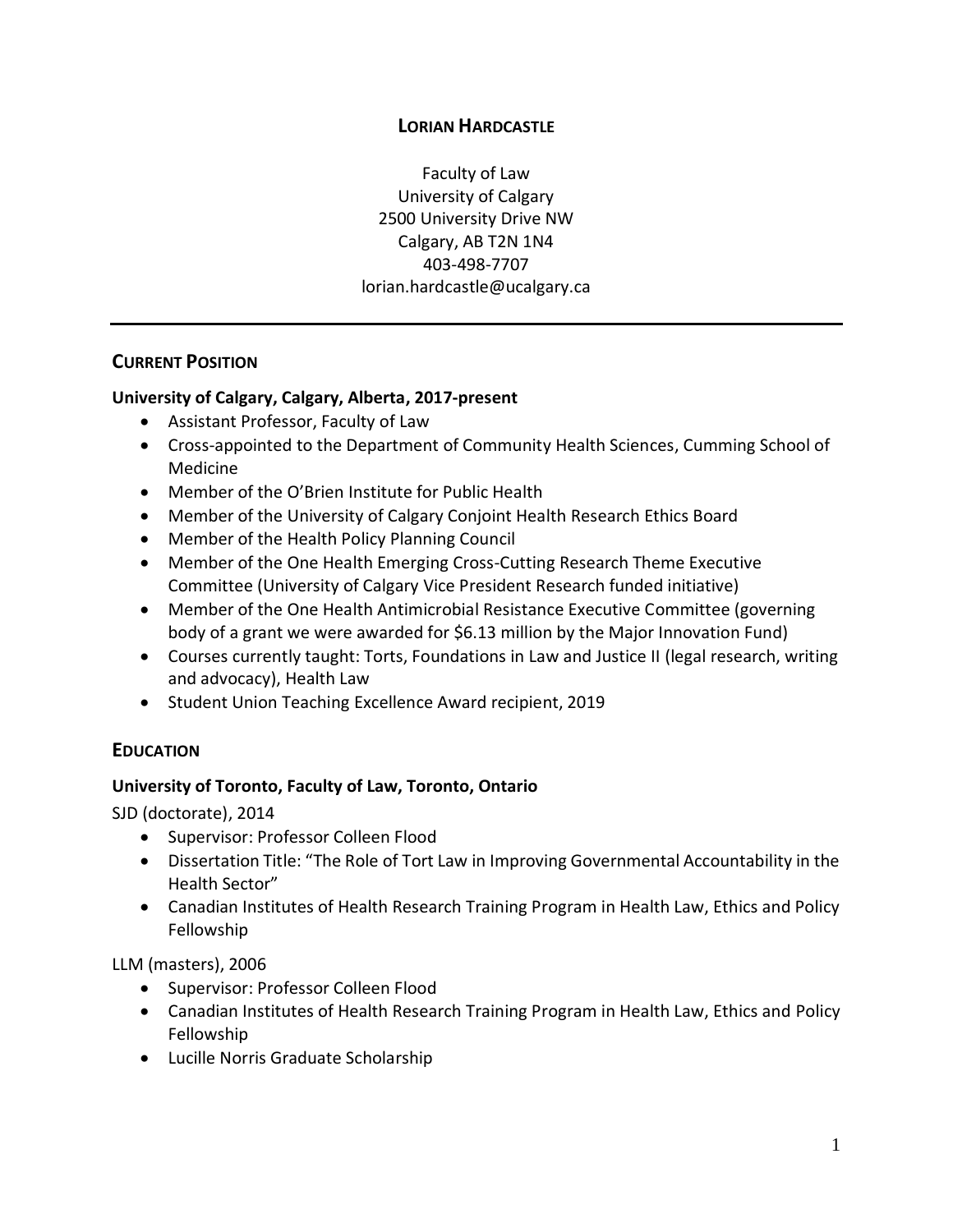#### **Dalhousie University, Schulich School of Law, Halifax, Nova Scotia**

LLB with Health Law and Policy Specialization Certificate, 2004

- Dean's List
- Weir Foulds Student Paper Competition Winner, National Health Law Conference, 2004
- Alistair Fraser Scholarship
- Howard Pye Memorial Scholarship

#### **University of Saskatchewan, Saskatoon, Saskatchewan**

Two years of undergraduate studies in the Faculty of Arts

• Dean's List

### **ACADEMIC WORK EXPERIENCE**

#### **University of Ottawa, Faculty of Law, Ottawa, Ontario**

Research Associate/Adjunct Professor 2014-2015, Assistant Professor, 2015-2017 Associate Director, Centre for Health Law, Policy and Ethics Courses taught: Torts; Medical-Legal Problems; Patient Safety, Quality of Care and the Law

### **European Research Council**

Fellow, Proportionality and Public Policy Project, 2013-2015

### **University of Toronto, Faculty of Law, Toronto, Ontario**

Visiting Scholar, 2012-2013 Adjunct Professor, Health Law, 2013

### **Western University, Faculty of Law, London, Ontario**

Adjunct Professor, Healthcare Law and Policy, 2014 Adjunct Professor, Tort Law and Legal Research, Writing and Advocacy, 2012-2013

### **York University, Faculty of Health, Toronto, Ontario**

Course Director, Health Care Law, 2007-2009, 2012-2015 Course Director, Health and Human Rights, 2012

### **Georgetown University Law Center, Washington, DC**

O'Neill Institute for National and Global Health Law Fellow, 2010-2012

### **PUBLICATIONS**

### *Books*

Nicholas Leger-Riopel & Lorian Hardcastle, *Legal Liability of Health Facilities in Canada*  (Toronto: LexisNexis, 2019)(forthcoming)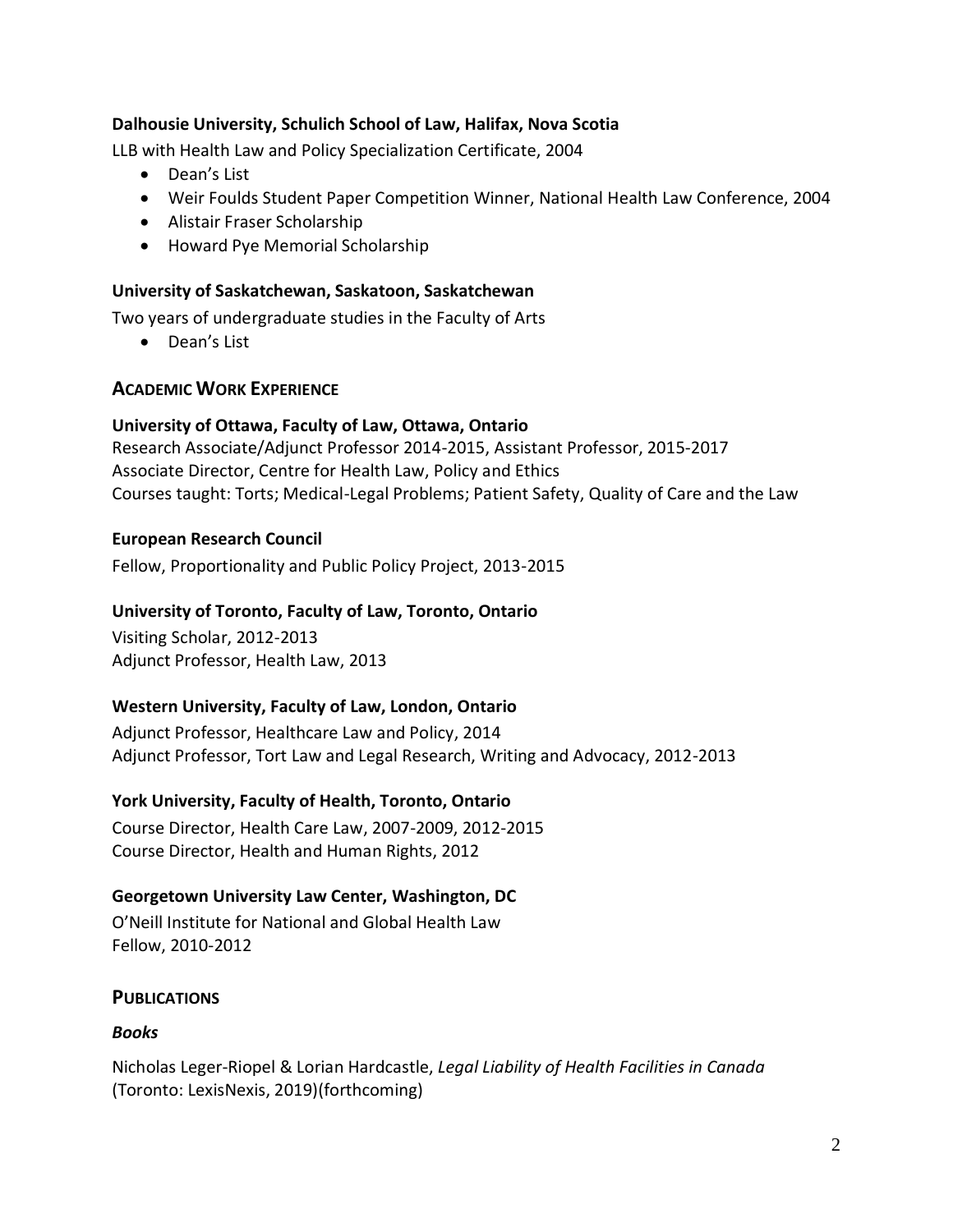Lorian Hardcastle, *Introduction to Health Law* (Toronto: Emond Montgomery, 2019)

### *Journal Articles*

Reed F Beall, Lorian Hardcastle, Fiona Clement & Aidan Hollis, "How will recent trade agreements that extend market protections for brand-name prescription pharmaceuticals impact expenditures and generic access in Canada?" (2019) Health Policy (forthcoming)

Morgan Mouton, Ariel Ducey, Judith Green, Lorian Hardcastle, Steven Hoffman, Myles Leslie & Melanie Rock, "Towards smart cities as healthy cities: health equity in a digital age" (2019) 110:3 Canadian Journal of Public Health 331

Lorian Hardcastle, "Legal Mechanisms to Improve Quality of Care in Canadian Hospitals" (2017) 54:3 Alberta Law Review 681

Lorian Hardcastle, "Recovering Damages Against Governmental Defendants: Trends in Canadian Jurisprudence" (2015) 69 Supreme Court Law Review 77

Lorian Hardcastle, "*Douglas v Independent Living Center*: Litigating Access to Health Care Services" (2013) 7 McGill Journal of Law and Health 67

Lorian Hardcastle, "A Critique of the Governmental Health Sector Tort Jurisprudence" (2012) 37 Queen's Law Journal 525

(cited by various other authors including the two leading Canadian torts texts: Robert M Solomon, Mitchell McInnes, Erika Chamberlain & Stephen GA Pitel, *Cases and Materials on the Law of Torts*, 9th ed (Toronto: Carswell, 2015) and Allen M Linden, Lewis N Klar & Bruce Feldthusen, *Canadian Tort Law: Cases, Notes & Materials*, 15th ed (Toronto: LexisNexis, 2018)

Lorian Hardcastle, Katherine Record, Lawrence Gostin & Peter Jacobson, "Improving the Population's Health: The *Affordable Care Act* and the Importance of Integration" (2011) 39 Journal of Law, Medicine and Ethics 317

Lawrence Gostin, Peter Jacobson, Katherine Record & Lorian Hardcastle, "Restoring Health to Health Reform: Integrating Medicine and Public Health to Advance the Population's Well-Being" (2011) 159 University of Pennsylvania Law Review 1777

Lorian Hardcastle, "Have We Reached the Tipping Point? Hospital Vicarious Liability for Physician Negligence" (2010) 23 Healthcare Management Forum 106

Lorian Hardcastle, "Systemic Accountability Through Tort Claims Against Health Regions" (2010) 18 Health Law Review 30

Colleen Flood & Lorian Hardcastle, "Tough Choices: The Private Sale of Drugs in Public Hospitals" (2010) 182 Canadian Medical Association Journal 374

Colleen Flood & Lorian Hardcastle, "Selling Uninsured Cancer Drugs in Public Hospitals: Tough Issues at the Public/Private Interface in Health Care" (2007) 1 McGill Health Law Publication 5 (now renamed the McGill Journal of Law and Health)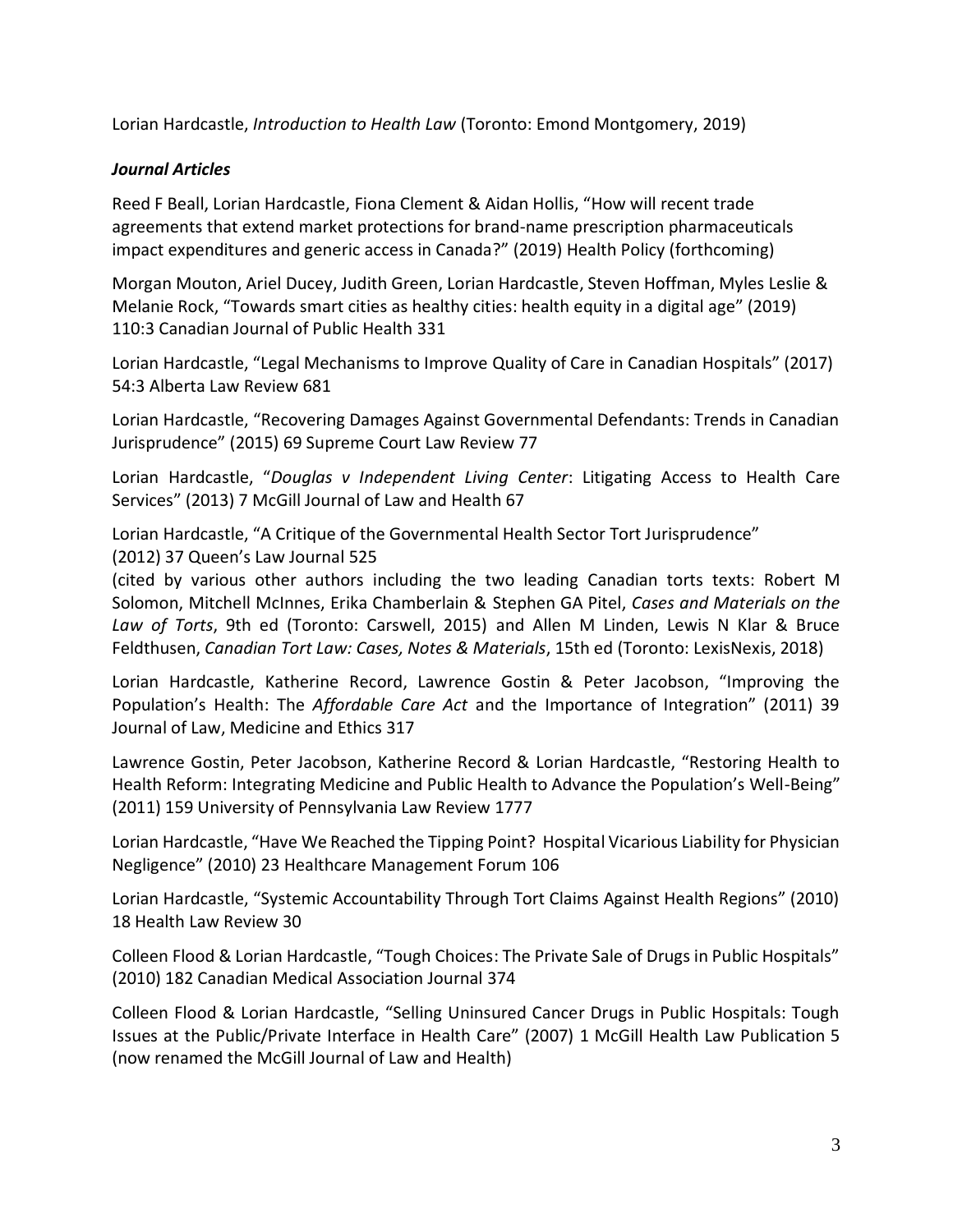Lorian Hardcastle, "Governmental and Institutional Tort Liability for Quality of Care in Canada" (2007) 15 Health Law Journal 401

Lorian Hardcastle, "Case Comment: *Cilinger v. Centre Hospitalier de Chicoutimi*" (2006) 14 Health Law Review 44

Lorian Hardcastle, "Governmental Liability for Disease Outbreaks" (2006) 26 Health Law in Canada 70

# *Book Chapters*

Lorian Hardcastle, "Nursing and the Law" in David Gregory, Christy Raymond-Seniuk & Linda Patrick, eds, *Fundamentals: Perspectives on the Art and Science of Canadian Nursing*, 2nd ed (Philadelphia: Wolters Kluwer Health, 2018)

Lorian Hardcastle, "The Legal Response to the Sexual Abuse of Patients" in Lara Khoury & Catherine Regis, eds, *Health Law at the Frontiers* (Montreal: Yvon Blais, 2018)

Lorian Hardcastle, "Negligence of Health Professionals, Hospitals, and Ministries of Health" in Vanessa Gruben, Joanna Erdman and Erin Nelson, eds, *Canadian Health Law and Policy*, 5th ed (Toronto: LexisNexis, 2017)

Kathy Zeiler & Lorian Hardcastle, "The Relationship Between Damages Caps and Medical Malpractice Insurance Premiums: A Meta-Analysis of Tort Reform Research" in Jennifer Arlen, ed, *Research Handbook on the Economics of Torts* (Northampton: Edward Elgar Press, 2014)

# *Guest Edited Journal Issues*

Colleen Flood & Lorian Hardcastle, guest editors, McGill Journal of Law and Health, special edition on The Future of Health Law

Lorian Hardcastle, Colleen Flood & Ubaka Ogbogu, "The Future of Health Law and Medicare: The Holy Grail of Access, Quality, and Sustainability" (2017) 54:3 Alberta Law Review 583 (authors of this introduction and guest editors of this special issue on The Future of Health Law)

Colleen Flood & Lorian Hardcastle, "The Future of Health Law: Can Law Meet Emerging Challenges?" (2016) 35:2 Dalhousie Law Journal (authors of this introduction and guest editors of this special issue on The Future of Health Law)

Lorian Hardcastle & Colleen Flood, "The Future of Health Law: A View Forward from 2016" (2016) 47:2 Ottawa Law Review 299 (authors of this introduction and guest editors of this special issue on The Future of Health Law)

# *Commentaries, Blog Posts, and Op-Eds*

Lorian Hardcastle, "Pharmacare…Long Overdue" ABlawg (University of Calgary Faculty of Law Blog)(11 March 2019)

Lorian Hardcastle, "Decriminalization of Cannabis and Canadian Youth" ABlawg (University of Calgary Faculty of Law Blog)(3 December 2018)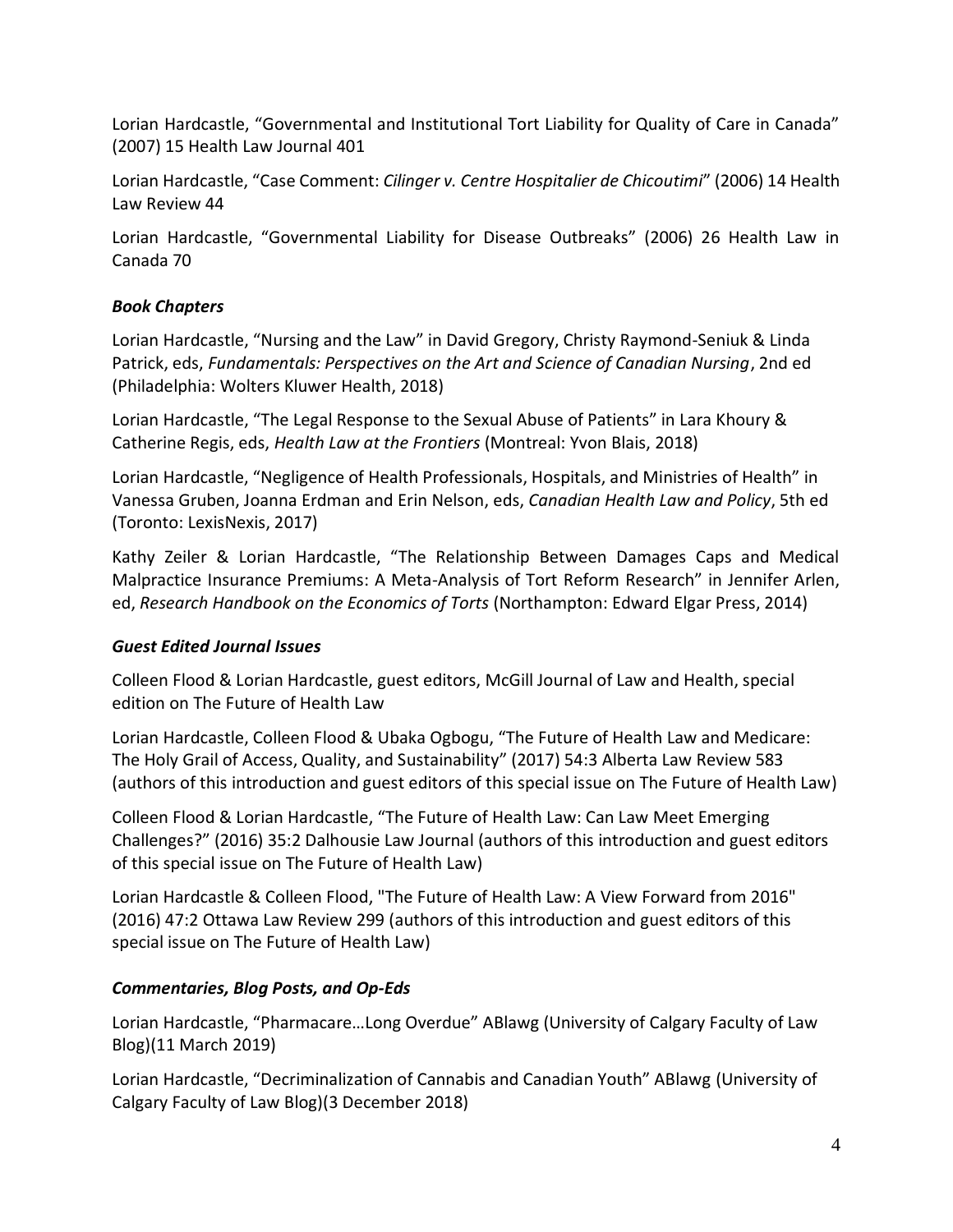Lorian Hardcastle, "The Future of Medical Cannabis" Messenger (the newsletter that is circulated to all of the members of the Alberta College of Physicians and Surgeons)(7 November 2018)

Lorian Hardcastle, "The Future of Medical Cannabis" ABlawg (University of Calgary Faculty of Law Blog)(18 October 2018)

Lorian Hardcastle, "A Primer on Cannabis Regulation" ABlawg (University of Calgary Faculty of Law Blog)(17 October 2018)

Lorian Hardcastle, "Alberta Must do More to Protect Patients from Abuse" Edmonton Journal (4 May 2018)

Lorian Hardcastle, "Court Dismisses Allegations that Long-Term Care Residents Subsidize Their Health Care Costs" ABlawg (University of Calgary Faculty of Law Blog)(5 February 2018)

Lorian Hardcastle, "Is Alberta Doing Enough to Protect Patients from Abuse?" ABlawg (University of Calgary Faculty of Law Blog)(25 October 2017)

Lorian Hardcastle, "Government's Economic Incentive to Encourage Drinking at Odds with Obligation to Protect Public Health" Ottawa Citizen (24 September 2017)

Lorian Hardcastle, "Is Alberta's *Mental Health Act* Sufficiently Protecting Patients" ABlawg (University of Calgary Faculty of Law Blog)(18 September 2017)

Lorian Hardcastle, "[The exorbitant cost of dentist visits in](https://www.google.com/url?rct=j&sa=t&url=https://www.theglobeandmail.com/opinion/the-exorbitant-cost-of-dentist-visits-in-alberta-cannot-be-brushed-off/article36153690/&ct=ga&cd=CAEYACoUMTc2NzMzNDg0MjY5Njg4NzM2NzEyGTRlMjBiZGJiOTYxYzQ2NTI6Y2E6ZW46Q0E&usg=AFQjCNE45YeLEbrw5ir4DuzrDpwp3RBwaw) Alberta cannot be brushed off" Globe and Mail (1 September 2017)

(reprinted by Huffington Post, Medicine Hat News, Lethbridge Herald, and Evidence Network)

Lorian Hardcastle, "Squabble Over Alberta Dental Fees Highlights Broader Need to Rethink What is Publicly Insured" ABlawg (University of Calgary Faculty of Law Blog)(5 September 2017)

Lorian Hardcastle, "Ontario must do more about doctors who abuse patients" Toronto Star (5 Jan 2016)

(reprinted by Huffington Post, Policy Options, Hamilton Spectator, and Canadian Healthcare Manager)

Colleen Flood & Lorian Hardcastle, "Should we try Kiwi model on no-fault medical error?" Toronto Star (16 October 2006)

Lorian Hardcastle, "Confidentiality of Quality Assurance Records" (2004) Risk Management in Canadian Health Care

# **CONFERENCES ORGANIZED**

Digital Connections and Divides: Shaping Smart Cities and Healthy Cities University of Calgary, 2018 Member of the organizing committee (with other members of the O'Brien Institute for Public Health)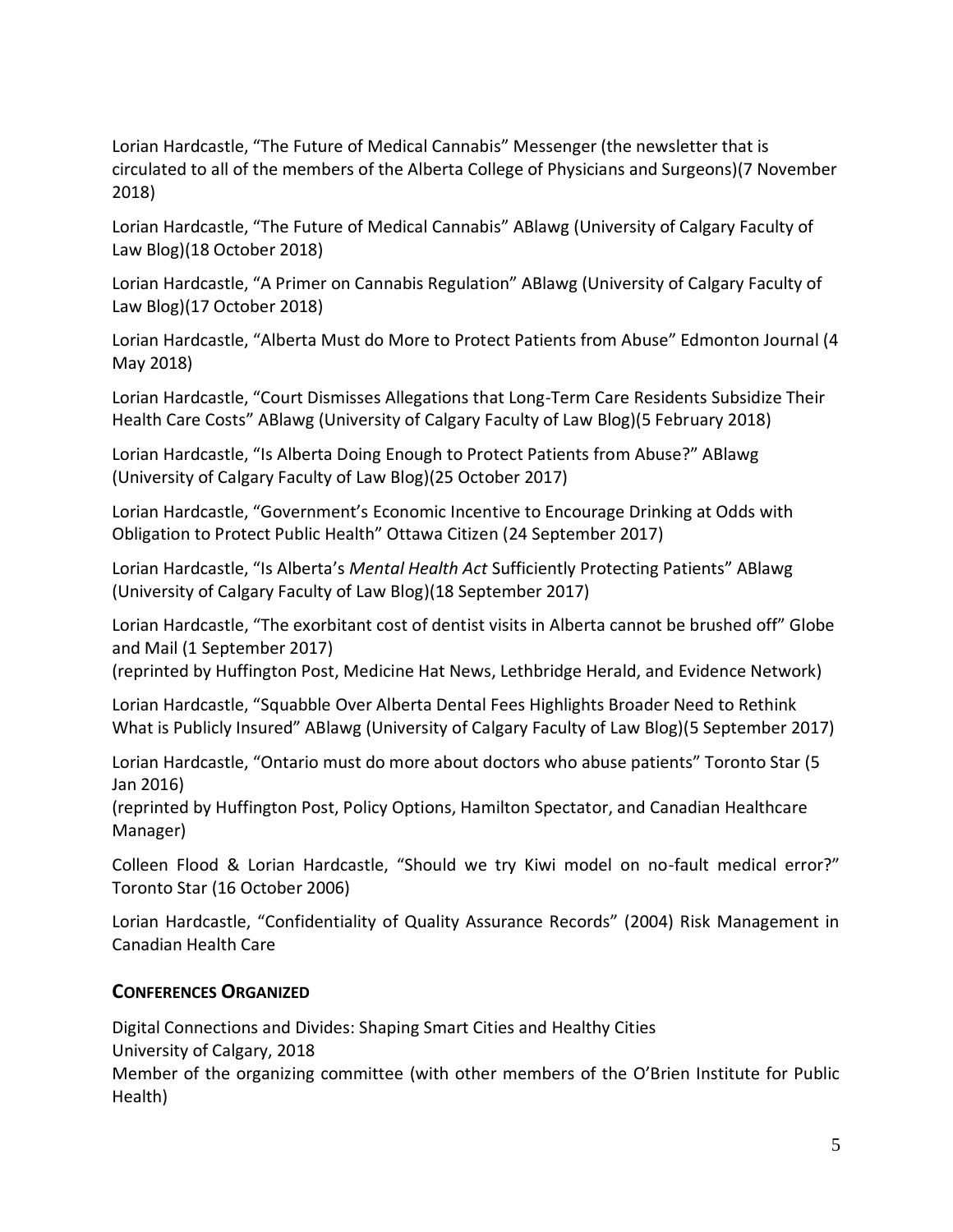Ottawa Conference on Medical Assistance in Dying University of Ottawa, 2017 Co-Organizer (with Colleen Flood)

Canadian National Health Law Conference University of Ottawa, 2015 Co-Organizer (with Colleen Flood)

### **MEDIA**

CBC radio interview on opioid lawsuits (29 August 2019)

Quoted in "Toronto physician allegedly sexually abused patients despite Mount Sinai's restrictions on his practice" (27 May 2019)

660 radio interview on opioid lawsuits (15 May 2019)

CBC radio interview on new legislation to protect patients from abuse by health professionals (12 March 2019)

Quoted in "The bizarre legal fight between AHS and landlords" 660 News (11 May 2018)

Quoted in "Canada can look to Colorado for guidance on cannabis legalization" 660 News (22 November 2017)

CBC radio interview on the closure of private health clinic (19 September 2017)

Quoted in "Investigation needed into closure of private health clinic, says legal expert" (19 September 2017)

SiriusXM radio interview (Canada Now) on dental fees and insurance in Canada (6 September 2017)

Quoted in "Victims identified in southeast Calgary crash as police investigation continues" Global News (4 August 2017)

Global News TV interview on liability for epileptic driver (2 August 2017)

Quoted in "Covered by the Workers Compensation Board? You too can get an MRI fast" Winnipeg Free Press (19 April 2017)

CBC radio interview (The Current) on sexual abuse of patients (6 April 2017)

Quoted in "Should the wealthy be allowed to buy their way to faster health care at private clinics?" Toronto Star (18 March 2017)

Quoted in "Uncertainty over MAiD likely to continue" Canadian Medical Association Journal (6 December 2016)

CBC radio interview on *Carter v Canada (Attorney General)*(18 June 2015)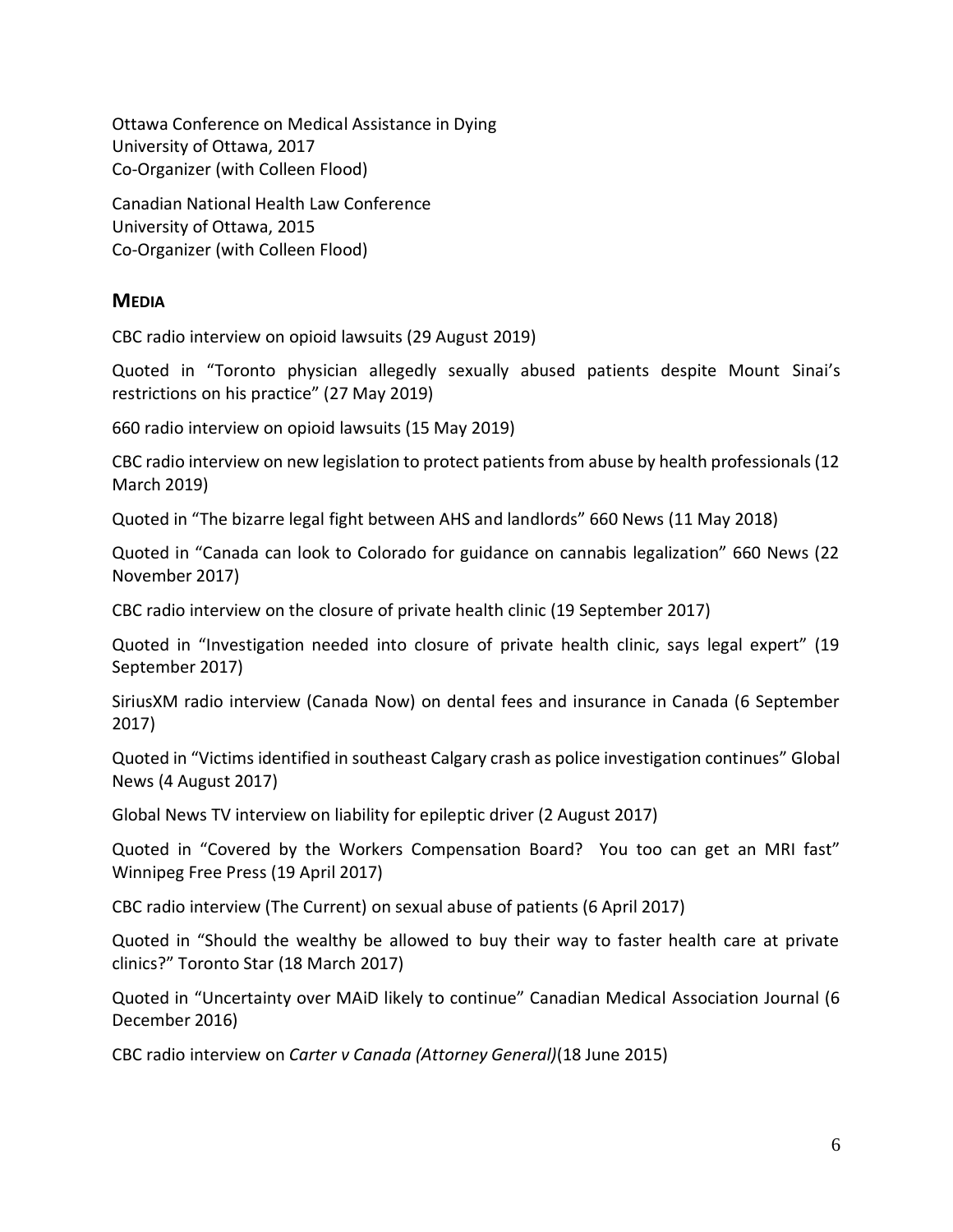(series of interviews with Kitchener-Waterloo, Ontario AM, Ottawa Morning, Sudbury Morning North, Thunder Bay Superior Morning, Yellowknife The Trailbreaker, Edmonton AM, Victoria On the Island, Kelowna Daybreak South, Saskatoon Morning, Vancouver The Early Edition)

Quoted in "College of Physicians spreads word about doctor misconduct—just not to police" Toronto Star (2 February 2015)

Quoted in "Ontario health minister to review secrecy involving doctors" Toronto Star (10 October 2014)

### **RESEARCH FUNDING**

Thought Leader, "One Health as an emerging cross-cutting research theme" University of Calgary, \$200,000, 2019

Collaborator, "Antimicrobial Resistance One Health Consortium" Alberta Major Innovation Fund, \$6.31 million, 2018

Principal Investigator, "Legal Barriers to Quality Improvement Within Hospitals" Foundation for Legal Research, \$4000, 2016

Principal Investigator, Teaching Development Grant York University, \$3000, 2014

#### **CONFERENCES, WORKSHOPS, PRESENTATIONS**

"Evidence-Based Public Health Policy" African International Economic Law Network Biennial Conference Nairobi, Kenya, 2019

"Evidence-Based Regulation of Long-Term Care" Canadian Bar Association Health Law Section Meeting Calgary, Alberta, 2019

"Into the Weeds of Cannabis Law" National Judicial Institute Calgary, Alberta, 2019

"Edible and Medical Cannabis" Alberta Civil Liberties Research Center seminar Calgary, Alberta, 2019

"Into the Weeds of Cannabis Legalization: Developments Since Legalization" Saturday Morning at the Law School, University of Calgary, Faculty of Law Calgary, Alberta, 2018

"Legalization of Cannabis" Canadian Global Affairs Institute Calgary, Alberta, 2018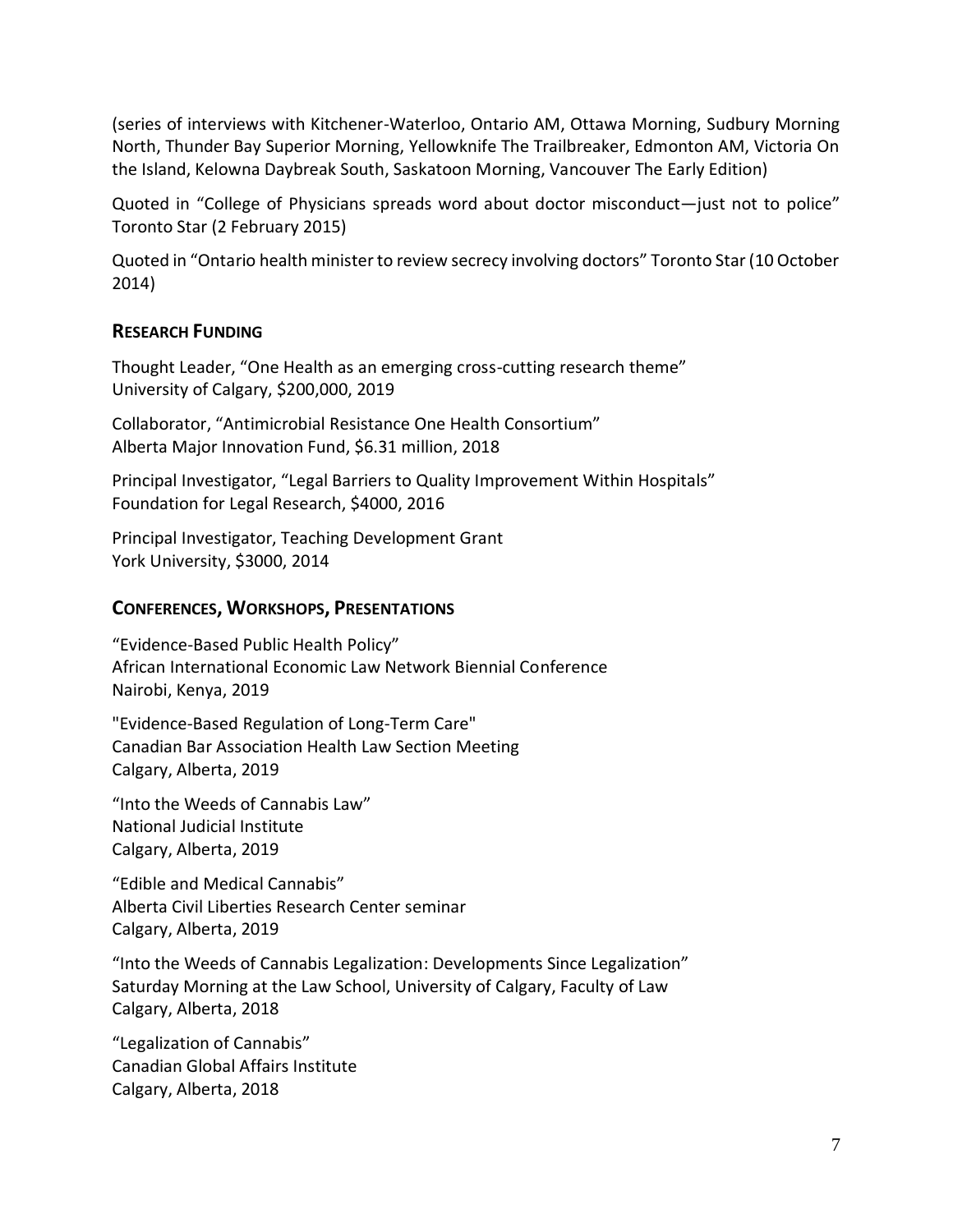"Big Data for Health and the Law" Gairdner International Symposium Calgary, Alberta, 2018

"10 Things You Need to Know About Cannabis Legalization" Nerd Nite Calgary Calgary, Alberta, 2018

"Into the Weeds of Cannabis Legalization: What to Expect with Legalization" Saturday Morning at the Law School, University of Calgary, Faculty of Law Calgary, Alberta, 2018

"Ready or Not, Recreational Marijuana is Coming: An Overview of the Legal Landscape and the Regulatory Challenges for Policy-Makers" Public Forum on Cannabis Calgary, Alberta, 2018

"The Public Square: Exploring Cannabis" Haskayne School of Business, University of Calgary Calgary, Alberta, 2018

"The Risks and Benefits of Cannabis Regulation" Constituent forum hosted by MLA David Swann Calgary, Alberta, 2018

"Regulation of Long-Term Care in Canada" University of Ottawa Centre for Health Law, Policy and Ethics Seminar Series Ottawa, Ontario, 2018

"Ready or Not, Recreational Marijuana is Coming: An Overview of the Legal Landscape and the Regulatory Challenges for Policy-Makers" Webinar virtually attended by over 400 participants, University of Calgary, Faculty of Law Calgary, Alberta, 2018

"Regulation of Long-Term Care in Canada" Culture Change Learning Forum Calgary, Alberta, 2018

"The Characteristics of Physicians Disciplined by Regulatory Colleges and Suggestions for Reform"

Canadian Bar Association Health Law Section Meeting Calgary, Alberta, 2017

"Cannabis Legislation: Ready or Not, Here it Comes" University of Calgary, School of Public Policy Calgary, Alberta, 2017

"Regulation of Drugs and Natural Health Products in Canada" University of Calgary Conjoint Health Research Ethics Board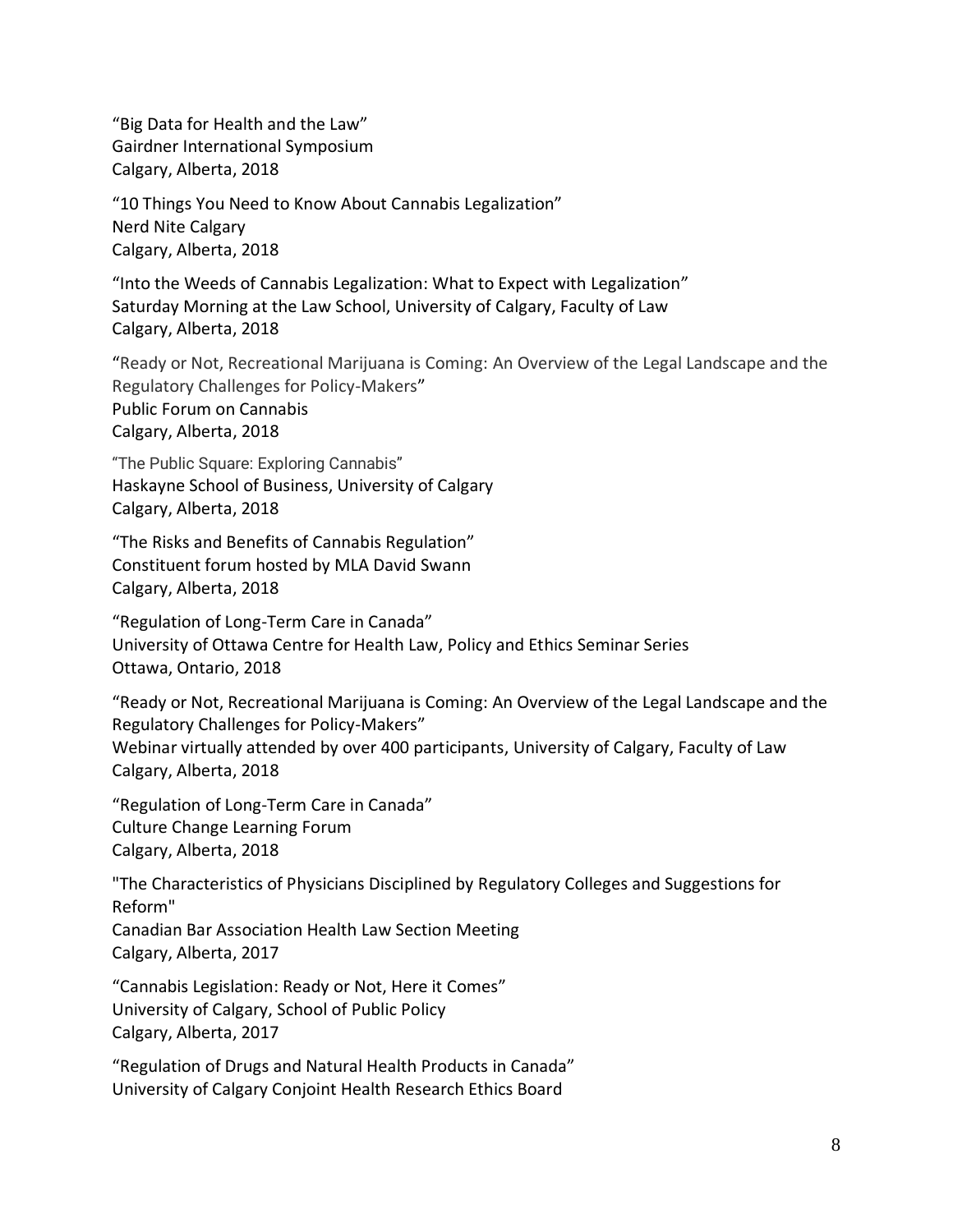Calgary, Alberta, 2017

"Protecting Patients from Sexual Abuse" University of Montreal/McGill/Sherbrooke Health Law Academic Seminar Montreal, Quebec, 2017

"Provider and Institutional Liability for Medical Assistance in Dying" Ottawa Conference on Medical Assistance in Dying Ottawa, Ontario, 2016

"How Do We Protect Patients From Abuse?" Centre for Health Law, Policy and Ethics Speaker Series Ottawa, Ontario, 2016

"Hospital Liability for Antibiotic Resistance" Ottawa Law Review Symposium Ottawa, Ontario, 2016

"The Future of Hospital Governance" National Health Law Conference Ottawa, Ontario, 2015

"Evidence and the Proportionality Analysis" International Society of Public Law Annual Conference New York, New York, 2015

"Evidence and the Proportionality Analysis" Proportionality and Public Policy Annual Meeting Prague, Czech Republic, 2015

"The Liability of Government for its Response to Ebola" Centre for Health Law, Policy and Ethics Speaker Series Ottawa, Ontario, 2014

"Litigating Access to Publicly-Funded Health Services in the U.S. and Canada" Law and Society Annual Meeting Minneapolis, Minnesota, 2014

"The Role of Tort Law in Improving Governmental Accountability in the Health Sector" Canadian Bar Association Health Law Section Meeting Calgary, Alberta, 2014

"Recovering Damages Against Governmental Defendants: Trends in Canadian Jurisprudence" University of Montreal Common Law Colloquium Montreal, Quebec, 2014

"The Role of Tort Law in Improving Governmental Accountability in the Health Sector" Health Law, Ethics and Policy Seminar Series Toronto, Ontario, 2014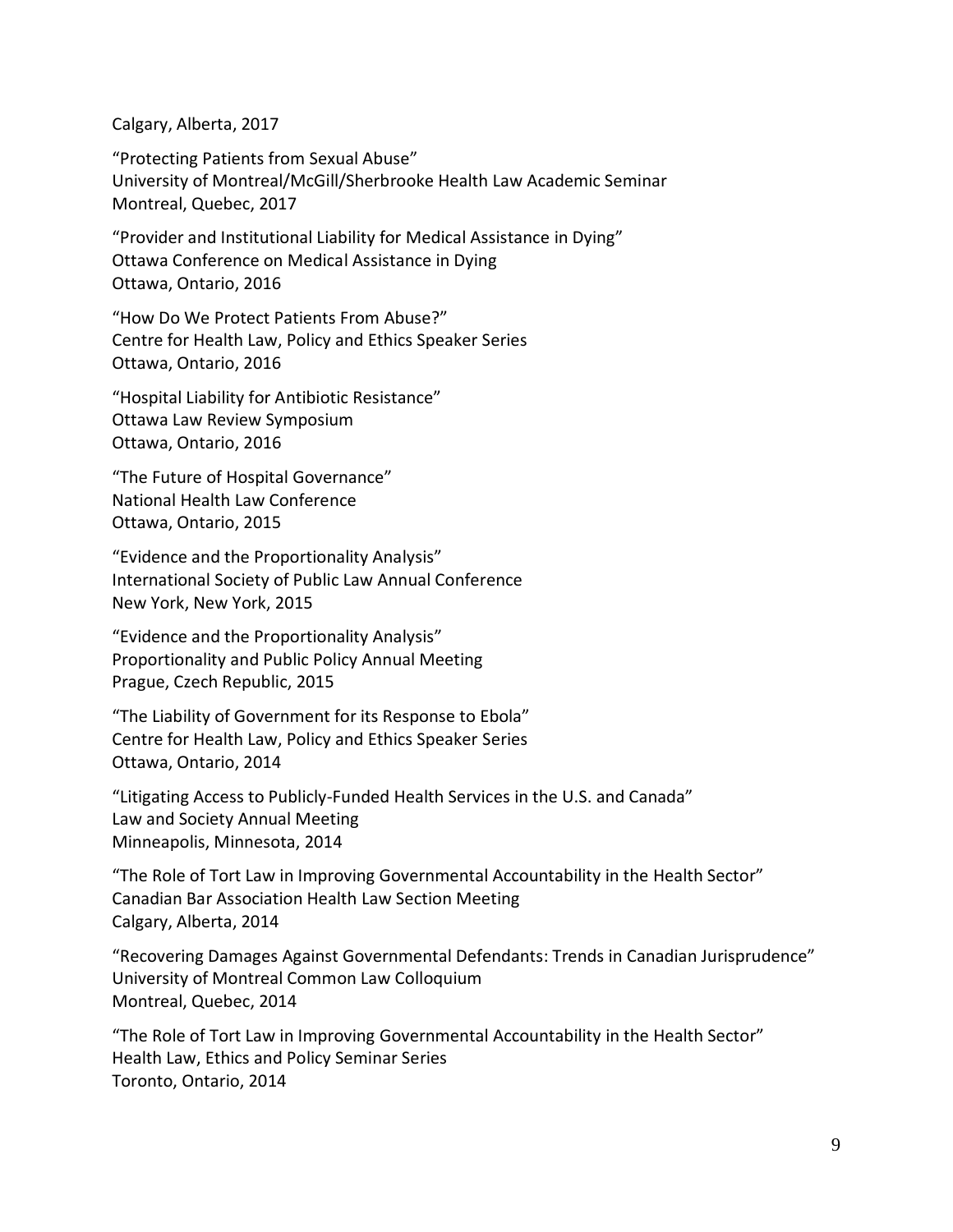"The Proportionality Analysis in Canada" Proportionality and Public Policy Project Annual Meeting Berlin, Germany, 2014

"A Comparative Approach to Litigating Access to Health Care Services" University of Washington Workshop on International and Comparative Law St. Louis, Missouri, 2013

"Public Health Dimensions of Health Reform" American Bar Association Administrative Law and Regulatory Practice section conference Washington, DC, 2011

"Governmental Health Sector Tort Liability in Canada" Georgetown University O'Neill Institute for National and Global Health Law Colloquium Washington, DC, 2011

"Breaches of the Canada Health Act" Students for Medicare Conference Toronto, Ontario, 2010

"What Liability Might Governments Have in the Future for Patient Safety?" Canadian Patient Safety Institute, Forum on Patient Safety and Quality Improvement Toronto, Ontario, 2010

"Governmental Tort Liability for Patient Safety" Canadian Institutes of Health Research Training Program in Health Law, Ethics and Policy Annual Colloquium Toronto, Ontario, 2010

"Reforming the Test for Governmental Tort Liability" Canadian Institutes of Health Research Training Program in Health Law, Ethics and Policy Annual Colloquium Halifax, Ontario, 2009

"Governmental Accountability for Quality of Care in Canada" Canadian Institutes of Health Research Training Program in Health Law, Ethics and Policy Annual Colloquium Toronto, Ontario, 2008

"Governmental Accountability for Quality of Care in Canada" Canadian Institutes of Health Research Training Program in Health Law, Ethics and Policy Annual Colloquium Halifax, Ontario, 2007

"Governmental Accountability for Quality of Care in Canada" Canadian Institutes of Health Research Training Program in Health Law, Ethics and Policy Annual Colloquium Toronto, Ontario, 2006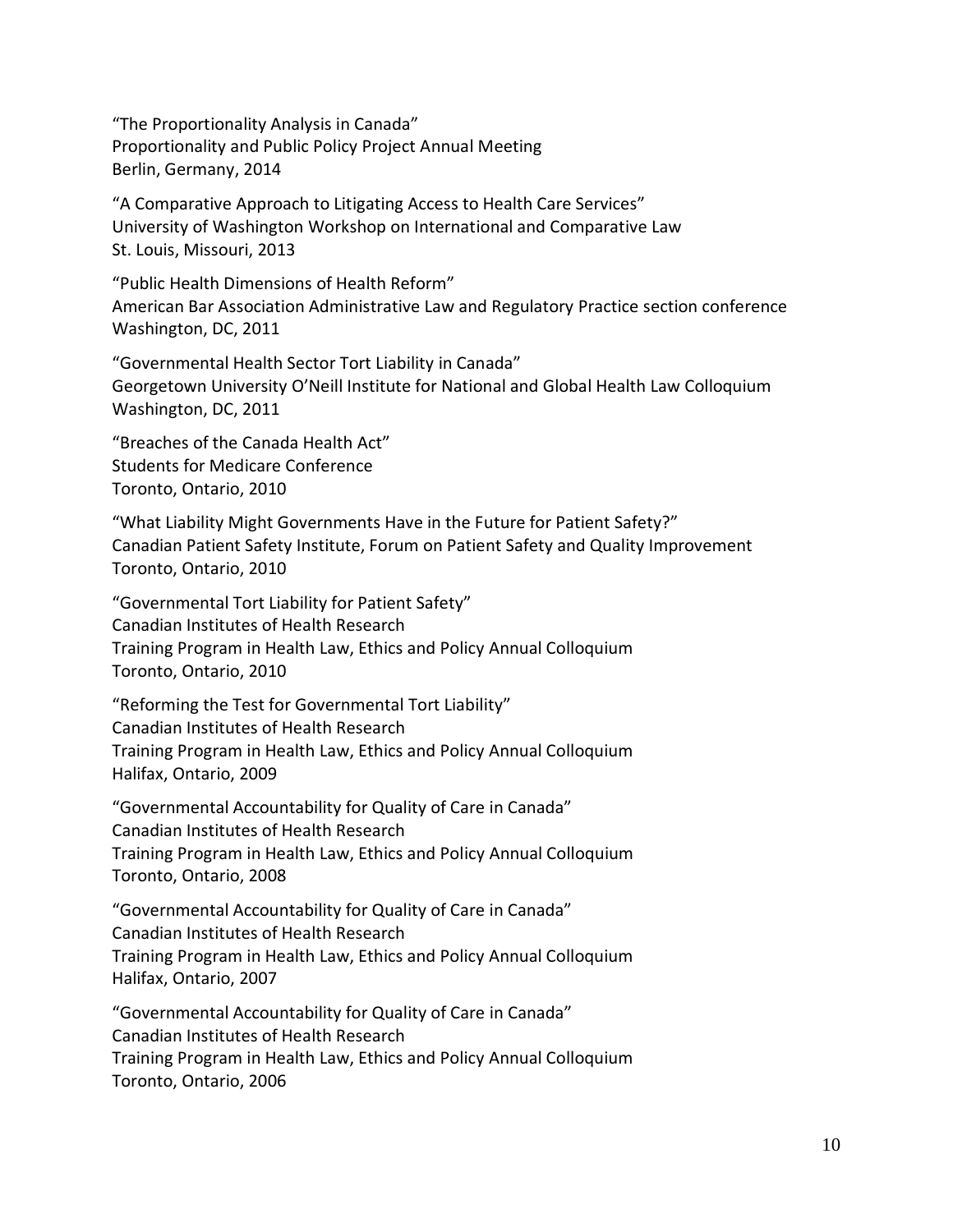"Property, Privacy and Personality in Canadian Law" Research Centre for Studies in Intellectual Property and Technology Law Edinburgh, Scotland, 2006

"Governmental and Institutional Accountability for Quality of Care in Canada" Poster Presentation Canadian Healthcare Safety Symposium Edmonton, Alberta, 2004

"The Legal and Ethical Implications of Clinical Practice Guidelines" Canadian Bioethics Society Conference Calgary, Alberta, 2004

"Governmental and Institutional Liability for Quality of Care in Canada" Canadian National Health Law Conference Toronto, Ontario, 2004

### **STUDENT SUPERVISION AND GRADUATE EXAMINATIONS**

Emma Morgan, JD directed research supervisor, topic: medical assistance in dying, 2019

Dawn Rault, PhD (Community Health Sciences) internal dissertation examiner, topic: bylaw enforcement and public health, 2018

Rebecca Lang, MsC (Community Health Sciences) internal thesis examiner, topic: water floridation policy, 2018

Mona Montamedi, JD directed research supervisor, topic: self-regulation by physicians, 2018

Jean-Michel Lenihan, LLM supervisor, topic: medical assistance in dying, 2016-2017

Steven Ansley, JD directed research supervisor, topic: medical assistance in dying, 2017

Dahlia Aetna, JD directed research supervisor, topic: access to mental health services, 2016

Komil Joshi, JD directed research supervisor, topic: alcohol regulation, 2016

Satnam Dosanjh, JD directed research supervisor, topic: legalization of cannabis, 2016

Gill Fruchter, JD directed research supervisor, topic: privacy and biobanking, 2016

Alicia Czarnowski, JD directed research supervisor, topic: egg donation, 2015

# **GUEST LECTURES**

"Antimicrobial Resistance and the Law"

Guest Lecture and Faculty Mentor in Professor David Hall's interdisciplinary One Health class University of Calgary, Calgary, Alberta, 2019

"The Law as a Public Health Policy-Making Tool" Lecture at the University of Calgary Interprofessional Challenge University of Calgary, Calgary, Alberta, 2018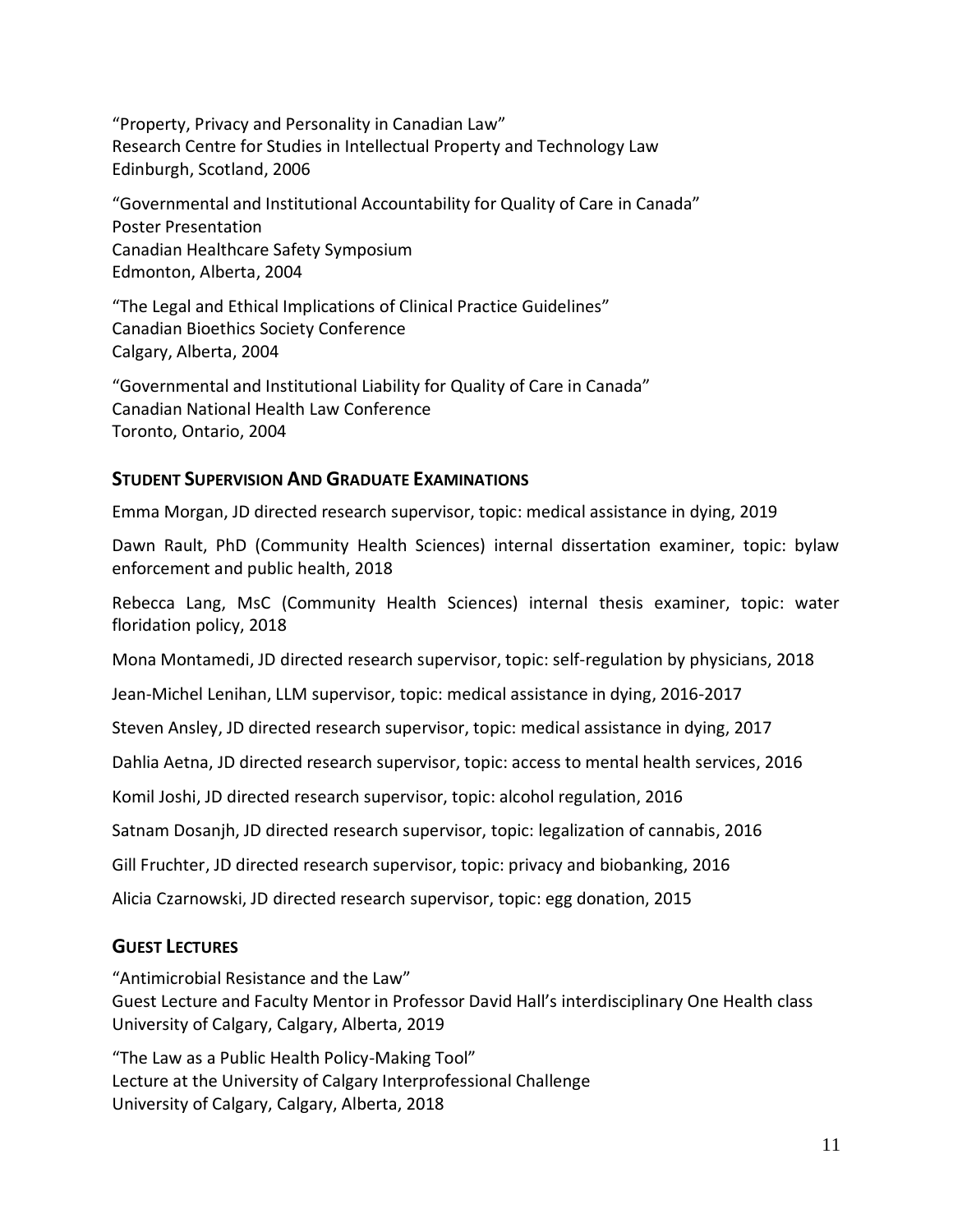"Public Health and the Law"

Guest Lecture and Faculty Mentor in Professor David Hall's interdisciplinary One Health class University of Calgary, Calgary, Alberta, 2018

"Public Health and the Law"

Guest Lecture and Faculty Mentor in Professor David Hall's interdisciplinary One Health class University of Calgary, Calgary, Alberta, 2017

"Challenges to Governmental Health Policy Decisions" Guest Lecture in Professor Jennifer Zwicker's Health Policy class University of Calgary School of Public Policy, Calgary, Alberta, 2018

"Regulation of Long-Term Care"

Guest Lecture in Professor Jennifer Zwicker's Health Policy class University of Calgary School of Public Policy, Calgary, Alberta, 2017

"Challenges to Governmental Health Policy Decisions" Guest Lecture in Professor Jennifer Zwicker's Health Policy class University of Calgary School of Public Policy, Calgary, Alberta, 2017

"Governmental Tort Liability for Public Health" Guest Lecture in Professor Colleen Flood's Public Health Law and Policy class University of Ottawa Faculty of Law, Ottawa, Ontario, 2014, 2015, 2016

"Hospital Governance and Patient Safety" Guest Lecture in Professor Martha Jackman's Health Law and Policy class University of Ottawa Faculty of Law, Ottawa, Ontario, 2015

"Hospital Liability"

Guest Lecture in Professor Martha Jackman's Health Law and Policy class University of Ottawa Faculty of Law, Ottawa, Ontario, 2014

"Physician, Hospital, and Government Negligence in the Health Sector" Guest Lecture in Professor Bryan Thomas' Health Law class University of Toronto Faculty of Law, Toronto, Ontario, 2013

"Governmental Tort Liability for Public Health" Guest Lecture in Professor Colleen Flood's Public Health Law and Policy class University of Toronto Faculty of Law, Toronto, Ontario, 2013

"Health Economics in the Canadian Health Care System" Guest Lecture in Professor Kathy Zeiler's Health Care Economics class Georgetown University Law Center, Washington, DC, 2012

"Access to Health Care in Canada"

Guest Lecture in Professor Timothy Westmoreland's Access to Health Care class Georgetown University Law Center, Washington, DC, 2011

"Governmental Health Sector Tort Liability in Canada"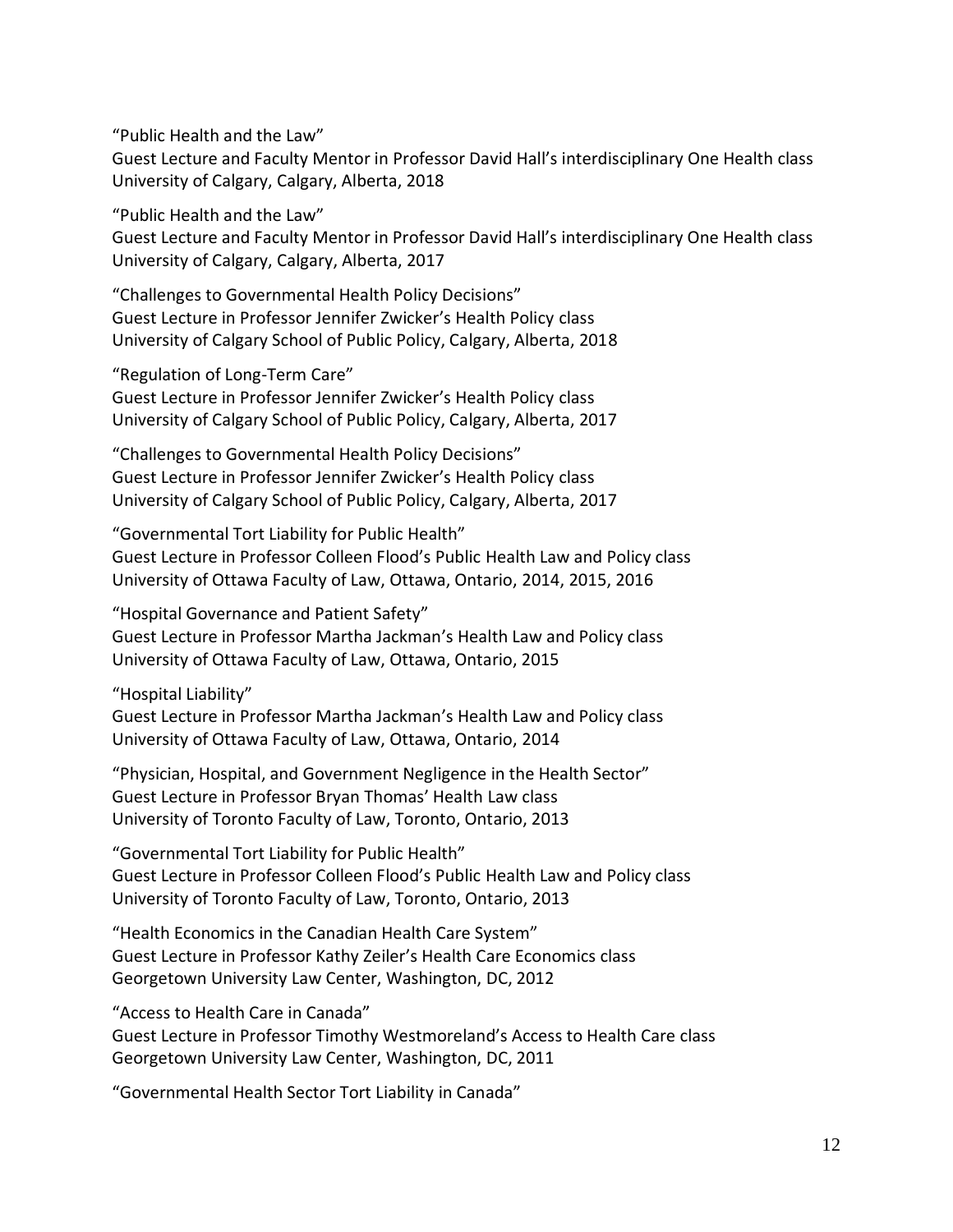Guest Lecture in Professor Colleen Flood's Legislating and Litigating Health Care Rights class University of Toronto Faculty of Law, Toronto, Ontario, 2009

### **FACULTY AND UNIVERSITY SERVICE**

Hiring Committee, University of Calgary, Faculty of Law, 2019-present

Admissions Committee, University of Calgary, Faculty of Law, 2019-present

Conjoint Health Research Ethics Board, University of Calgary, 2018-present

Moot Committee, University of Calgary, Faculty of Law, 2018-2019

Graduate Studies Committee, University of Calgary, Faculty of Law, 2017-2018

Academic Planning Committee, University of Calgary, Faculty of Law, 2017-2018

Admissions Committee, University of Ottawa, Faculty of Law, 2016-2017

# **OTHER LEGAL AND POLICY WORK EXPERIENCE**

### **Calgary City Council, 2019**

Contributed to a report advising Calgary City Council on evidence-based decisions respecting the fluoridation of drinking water (with members of the O'Brien Institute for Public Health)

### **Alberta Health, 2019**

Contributed to a report on health information technology (with members of W21C and the O'Brien Institute for Public Health)

### **Health Canada, 2018**

Prepared an overview of the legal governance of federally-funded health organizations (with Colleen Flood)

### **Alberta Alternative Budget, 2018**

Contributed to this report, which is released in conjunction with the provincial budget and advocates for budgetary reforms.

### **Canadian Association of Radiology Oncologists, Toronto, Ontario, 2016**

Advised on developing a patient charter of rights

# **British Columbia Ministry of the Attorney General, Vancouver, British Columbia, 2013**

Prepared expert evidence for a constitutional challenge to legislation limiting health system privatization

### **Ontario Ministry of Health and Long-Term Care, Toronto, Ontario, 2009-2010**

Senior Policy Advisor, Health Systems Strategy and Policy Division Prepared a review of the *Public Hospitals Act*